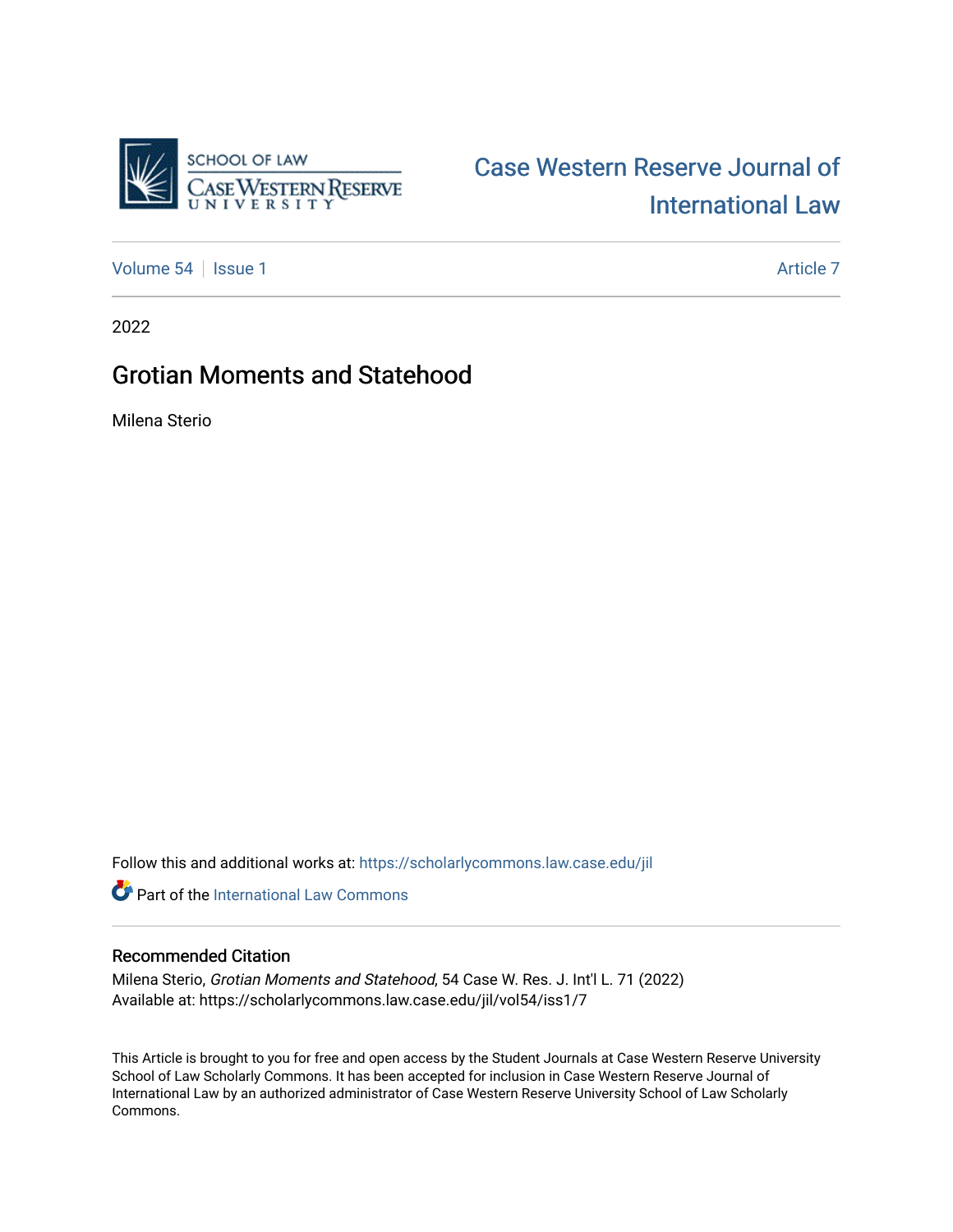# GROTIAN MOMENTS AND STATEHOOD

# *Milena Sterio\**

#### TABLE OF CONTENTS

#### I. INTRODUCTION

Grotian Moments are instances of accelerated formation of customary law, sparked by significant world events, such as wars, terrorist attacks, or natural catastrophes.<sup>1</sup> This Article will apply the Grotian Moment theory to the legal criteria of statehood, in an attempt to assess whether an evolution in specific elements of statehood has resulted in such paradigm-shifting Grotian Moments. In Part II, this Article will analyze the Grotian Moment theory, while distinguishing it from other types of customary law formation. Part III will focus on the legal theory of statehood and each of its constitutive elements. Part IV will discuss whether any such elements of statehood have evolved over time, resulting in Grotian Moments. Finally, Part V will propose a reconceptualization of the legal theory of statehood, in light of its evolving criteria, which may have constituted Grotian Moments.

#### II. WHAT IS A GROTIAN MOMENT?

Customary law typically evolves at a slow pace. The creation of a customary norm may require decades, if not centuries, of consistent State practice, coupled with the demonstration that the specific State practice is being undertaken out of a sense of legal obligation (*opinio* 

<sup>\*</sup> Milena Sterio is the Charles R. Emrick Jr.—Calfee Halter & Griswold Professor of Law, Cleveland-Marshall College of Law.

<sup>1.</sup> Michael P. Scharf, *Seizing the Grotian Moment: Accelerated Formation of Customary International Law During Times of Fundamental Change*, 43 CORNELL J. INT'L L. 439, 440 (2010).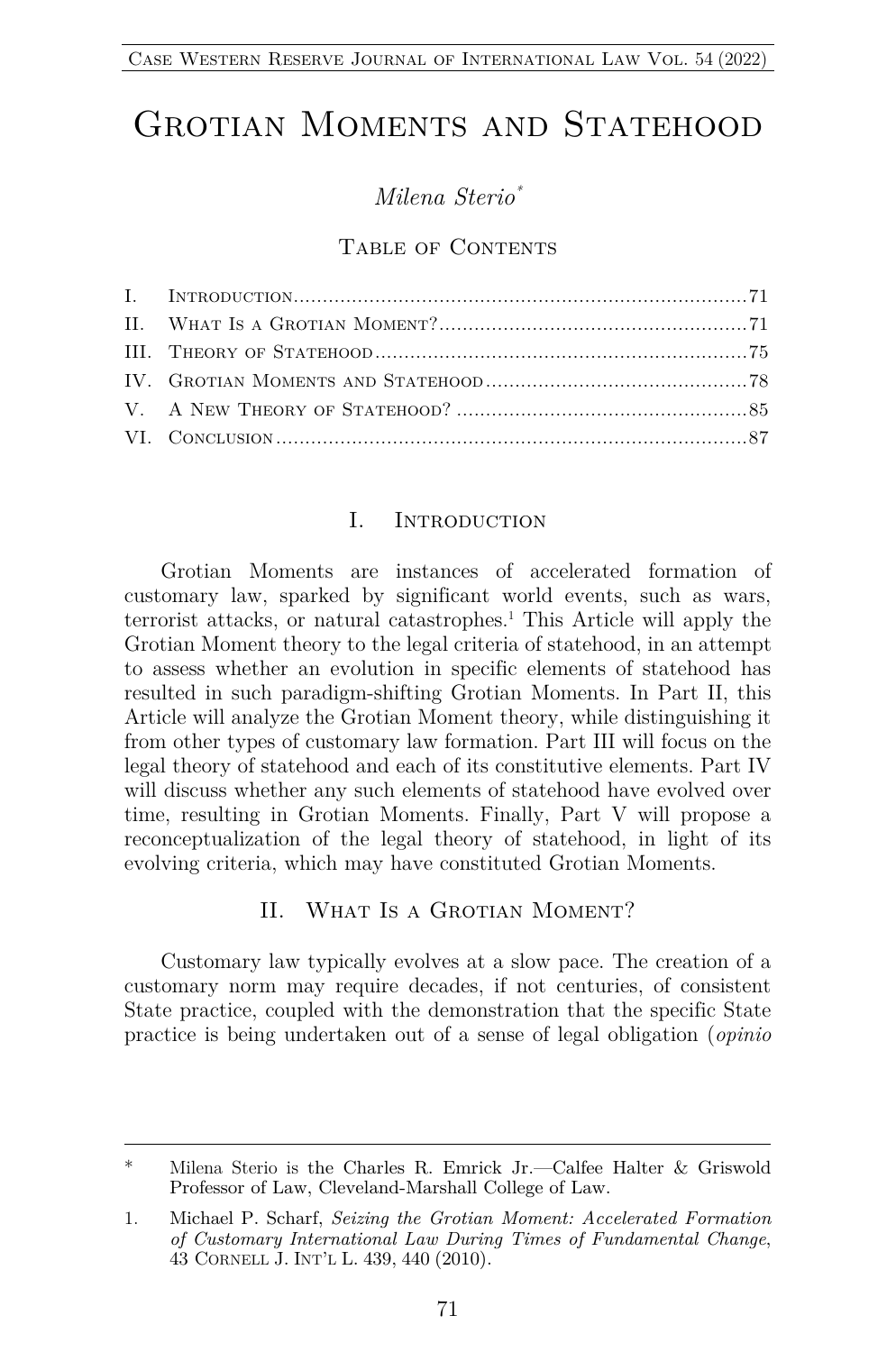*juris*).2 In fact, Professor Myres McDougal of Yale Law School has famously described the process of formation of customary law as one of continuous claim and response.3 Consider the following example, as an illustration of this lengthy process. State X may claim that it is allowed to enter the territory of State Y, in order to arrest a terrorist leader, without State Y's consent. The claim would imply a change in the existing rules of international law, which normally do not authorize such a breach of State sovereignty.<sup>4</sup> State Y, as well as other States, may provide a response to this claim; if the response is overwhelmingly positive, this would trigger the process of generating a new rule of customary law. Through this process of claim and response, as well as third-party State support, acquiescence, or repudiation, new rules of customary law may emerge. "[A]s pearls are produced by the irritant of a piece of grit entering an oyster's shell, so the interactions and mutual accommodations of States produce the pearl—so to speak—of customary law."5 Most scholars agree that no formula exists for identifying how many States are needed and how many years must elapse before a new rule of customary law is generated.6 However, most scholars converge around the idea that many States' acquiescence with the new rule is required, and that such acquiescence must take place over many years.7

Notwithstanding the normal processes of customary law creation, cataclysmic world events, such as World War II, sometimes provoke a rapid formation of customary norms. Some scholars have referred to such transformative events as "International Constitutional Moments" and have applied this label to the drafting of the United Nations

- 3. M.S. McDougal & N.A. Schlei, *The Hydrogen Bomb Tests in Perspective: Lawful Measures for Security*, 64 YALE L.J. 648, 656 (1955).
- 4. *See, e.g.*, Mary C. Tsai, *Globalism and Conditionality: Two Sides of the Sovereignty Coin*, 31 L. & POL'Y INT'L BUS. 1317, 1319 (2000).
- 5. MAURICE H. MENDELSON, THE FORMATION OF CUSTOMARY INTERNATIONAL LAW 190 (1998).
- 6. Daniel M. Bodansky, *The Concept of Customary International Law*, 16 MICH. J. INT'L L. 667, 674 (1995).
- 7. *See e.g.*, Lazare Kopelmanas, *Custom as a Means of the Creation of International Law*, 18 BRIT. Y.B. INT'L L. 127, 129, 132 (1937).

<sup>2.</sup> *See, e.g.*, G.I. Tunkin, *Remarks on the Judicial Nature of Customary Norms in International Law*, 49 CALIF. L. REV. 419, 420 (1961); Manley O. Hudson (Special Rapporteur on Article 24 of the Statute of the Int'l Law Comm'n), *Ways and Means for Making the Evidence of Customary International Law More Readily Available*, U.N. Doc. A/CN.4/16 (Mar. 3, 1950); *see also* Vincy Fon & Francesco Parisi, *Stability and Change in International Customary Law*, 17 SUP. CT. ECON. REV. 279, 282 (2009).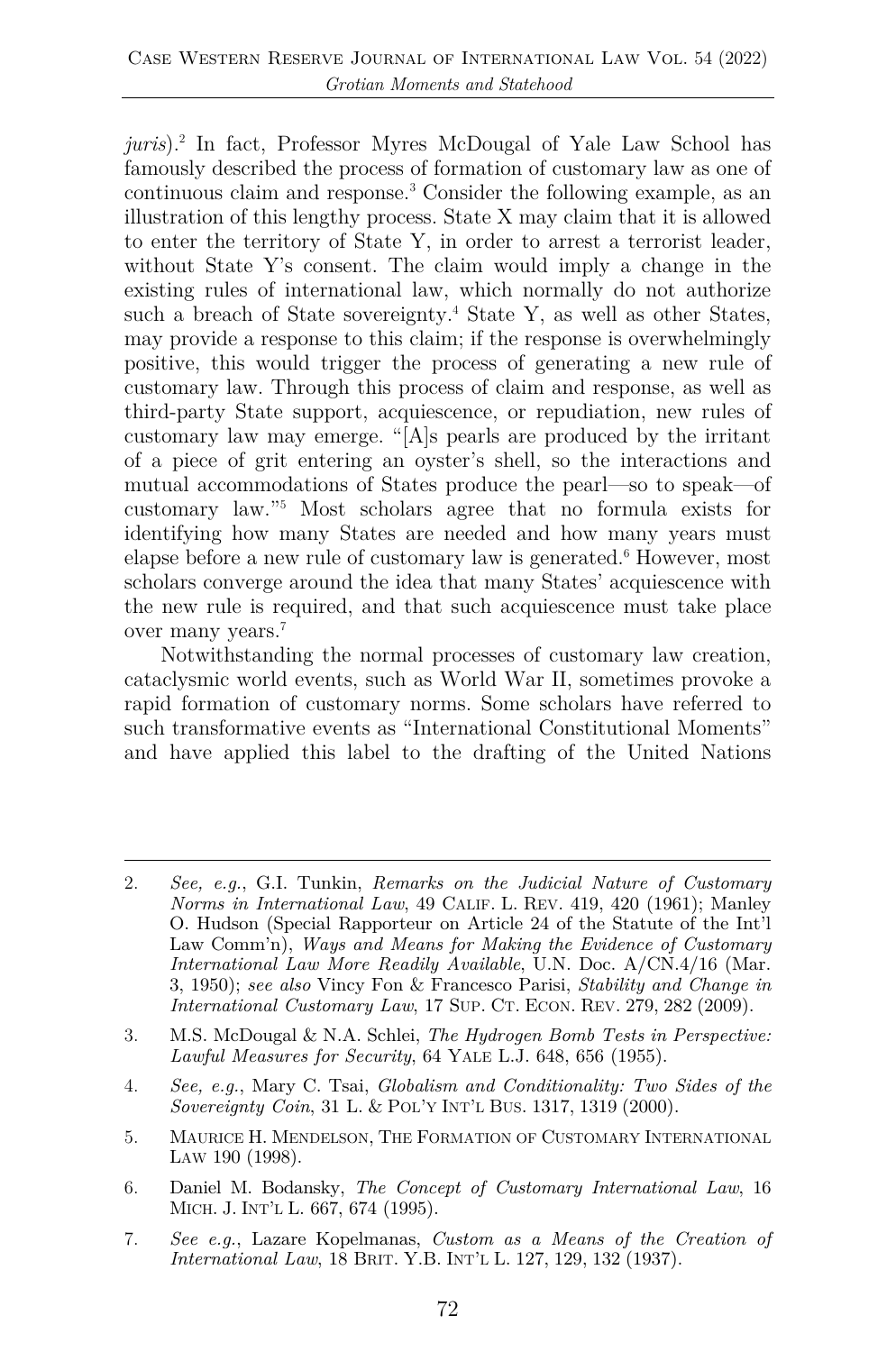Charter and the creation of the Nuremberg tribunal.<sup>8</sup> More recently, Professors Anne-Marie Slaughter and William Burke-White have referred to the term "constitutional moment" when arguing that the September 11th attacks against the United States constituted a change in the nature of future threats facing the international community, thereby justifying the more rapid development of new rules of customary law.9

In 1985, Richard Falk coined the term "Grotian Moment," a reference to Hugo Grotius, the seventeenth-century Dutch scholar whose masterpiece, *De Jure Belli ac Pacis*, is widely considered the foundation of modern-day international law.10 Grotian Moments are paradigm-shifting instances of accelerated formation of customary law, provoked by significant world events, such as wars, terrorism, natural phenomena, or catastrophes.11 Grotian Moments are thus similar to constitutional moments, but are to be distinguished from so-called "instant customary international law," a phenomenon advanced by some scholars.<sup>12</sup> Instant customary international law is a theory which argues that State practice may not be necessary for the formation of customary law, if States' *opinio juris* is clearly demonstrated through

12. *Id.* at 446.

<sup>8.</sup> For example, Jenny Martinez has written that the drafting of the U.N. Charter was a "constitutional moment" in the history of international law. Jenny S. Martinez, *Towards an International Judicial System*, 56 STAN. L. REV. 429, 463 (2003). Professor Leila Sadat has described Nuremberg as a "constitutional moment for law." Leila Nadya Sadat, *Enemy Combatants After* Hamdan v. Rumsfeld*: Extraordinary Renditions, Torture, and Other Nightmares from the War on Terror*, 75 GEO. WASH. L. REV. 1200, 1206 (2007).

<sup>9.</sup> Anne-Marie Slaughter & William Burke-White, *An International Constitutional Moment*, 43 HARV. INT'L L.J. 1, 2 (2002); *see also* Ian Johnstone, *The Plea of "Necessity" in International Legal Discourse: Humanitarian Intervention and Counter-Terrorism*, 43 COLUM. J. TRANSNAT'L L. 337, 370 (2005).

<sup>10.</sup> *See* BURNS H. WESTON ET AL., INTERNATIONAL LAW AND WORLD ORDER: A PROBLEM-ORIENTED COURSEBOOK 1369 (3d ed. 1997). Grotius is widely considered to be the founder of modern-day international law. *See* HEDLEY BULL ET AL., HUGO GROTIUS AND INTERNATIONAL RELATIONS 2–3 (1992). Other scholars have also used the term "Grotian Moment" more recently; *see also* MICHAEL P. SCHARF, CUSTOMARY INTERNATIONAL LAW IN TIMES OF FUNDAMENTAL CHANGE: RECOGNIZING GROTIAN MOMENTS 212 (2014); Milena Sterio, *Humanitarian Intervention Post-Syria: A Grotian Moment*, 20 ILSA J. INT'L & COMPAR. L. 343 (2014).

<sup>11.</sup> Professor Michael Scharf has defined the term "Grotian Moment" as follows: "a transformative development in which new rules and doctrines of customary international law emerge with unusual rapidity and acceptance." Scharf, *supra* note 1, at 444.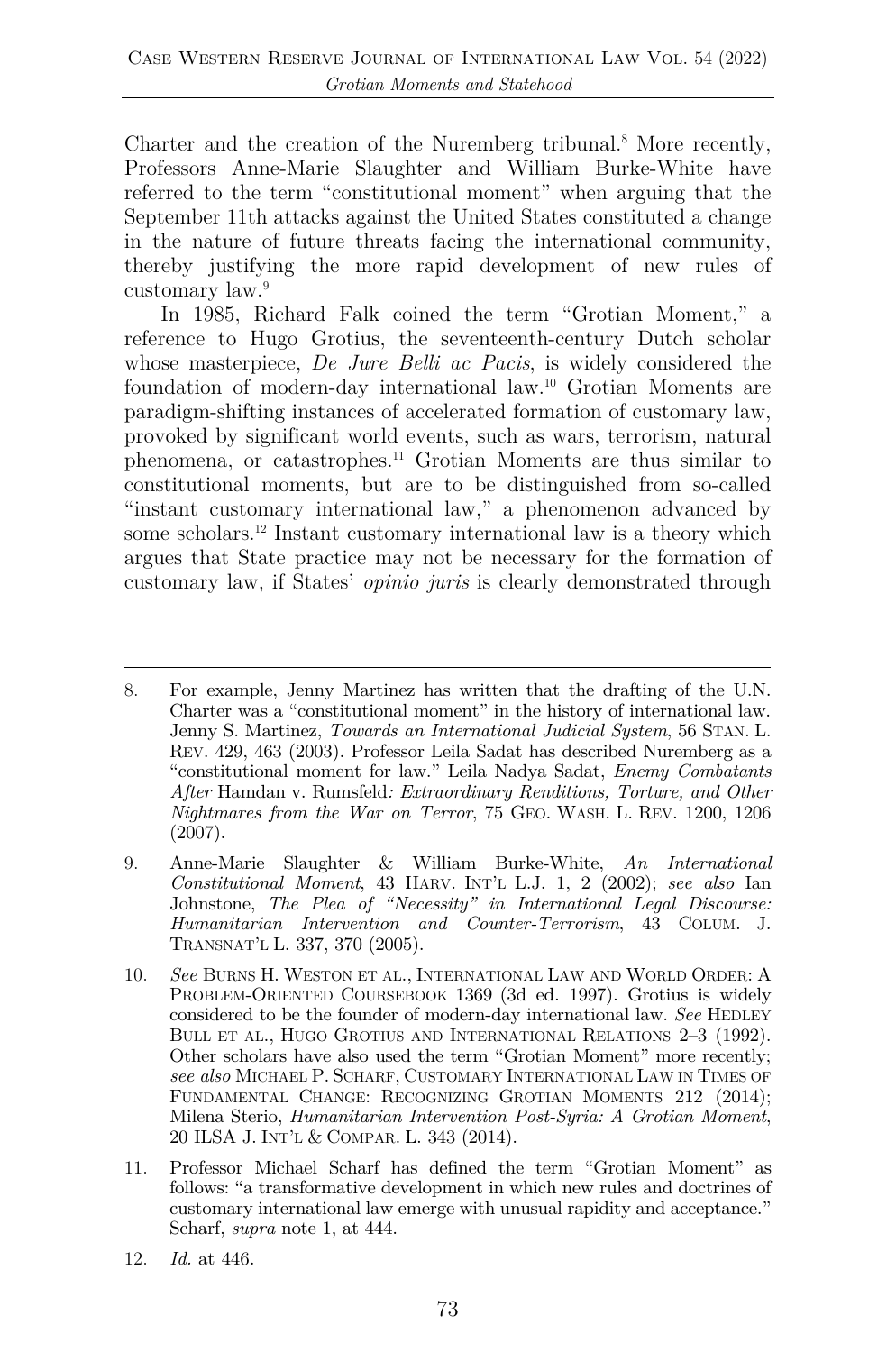General Assembly resolutions.13 Grotian Moments, unlike instant customary international law, contemplate accelerated formation of customary law through States' widespread acceptance or endorsement in response to other States' acts.14

Scholars have identified several Grotian Moments: the creation of the Nuremberg Tribunal; the formation of the law of the continental shelf; the development of outer space law; and the emergence of customary international humanitarian law in the wake of the International Criminal Tribunal for the Former Yugoslavia ("ICTY") trials.15 In addition, the existence of specific points in time when customary law develops rapidly has been acknowledged by the Max Planck Encyclopedia of Public International Law. This highly reputable publication has observed that "recent developments show that customary rules may come into existence rapidly" and has further explained:

This can be due to the urgency of coping with new developments of technology, for instance, drilling technology as regards the rules on the continental shelf, or space technology as regards the rule on the freedom of extra-atmospheric space . . . Or it may be due to the urgency of coping with widespread sentiments of moral outrage regarding crimes committed in conflicts such as those in Rwanda and Yugoslavia that brought about the rapid formation of a set of customary rules concerning crimes committed in internal conflicts.16

The Grotian Moment concept has several practical applications. First, it can provide greater legitimacy to those new rules of customary law which have formed with urgency and based on necessity. Second, it can guide States when to seek General Assembly resolutions, as well as how to ensure that such resolutions are drafted to position them as a capstone of the formation of a new customary norm. Third, it can strengthen a litigation case, by providing litigants with greater support for their claim. And, fourth, it can encourage international courts to

16. Tullio Treves, *Customary International Law*, *in* MAX PLANCK ENCYC. PUB. INT'L L.  $\P$  24 (2006) (internal citations omitted).

<sup>13.</sup> *See* Milena Sterio, *Changes in the Legal Theory of Statehood*, 39 DENV. J. INT'L L. & POL'Y 209, 213 (2011).

<sup>14.</sup> *Id.* ("The Grotian Moment theory may thus rely on General Assembly resolutions to a certain extent, to discover evidence of an emerging customary norm, resulting from a period of fundamental change. Yet, General Assembly Resolutions are purely one of the tools utilized by scholars seizing a Grotian Moment.").

<sup>15.</sup> Michael P. Scharf, *Accelerated Formation of Customary International Law*, 20 ILSA J. INT'L & COMPAR. L. 305, 339 (2014); Boutros Boutros-Ghali, *A Grotian Moment*, 18 FORDHAM INT'L L.J. 1609, 1613 (1995).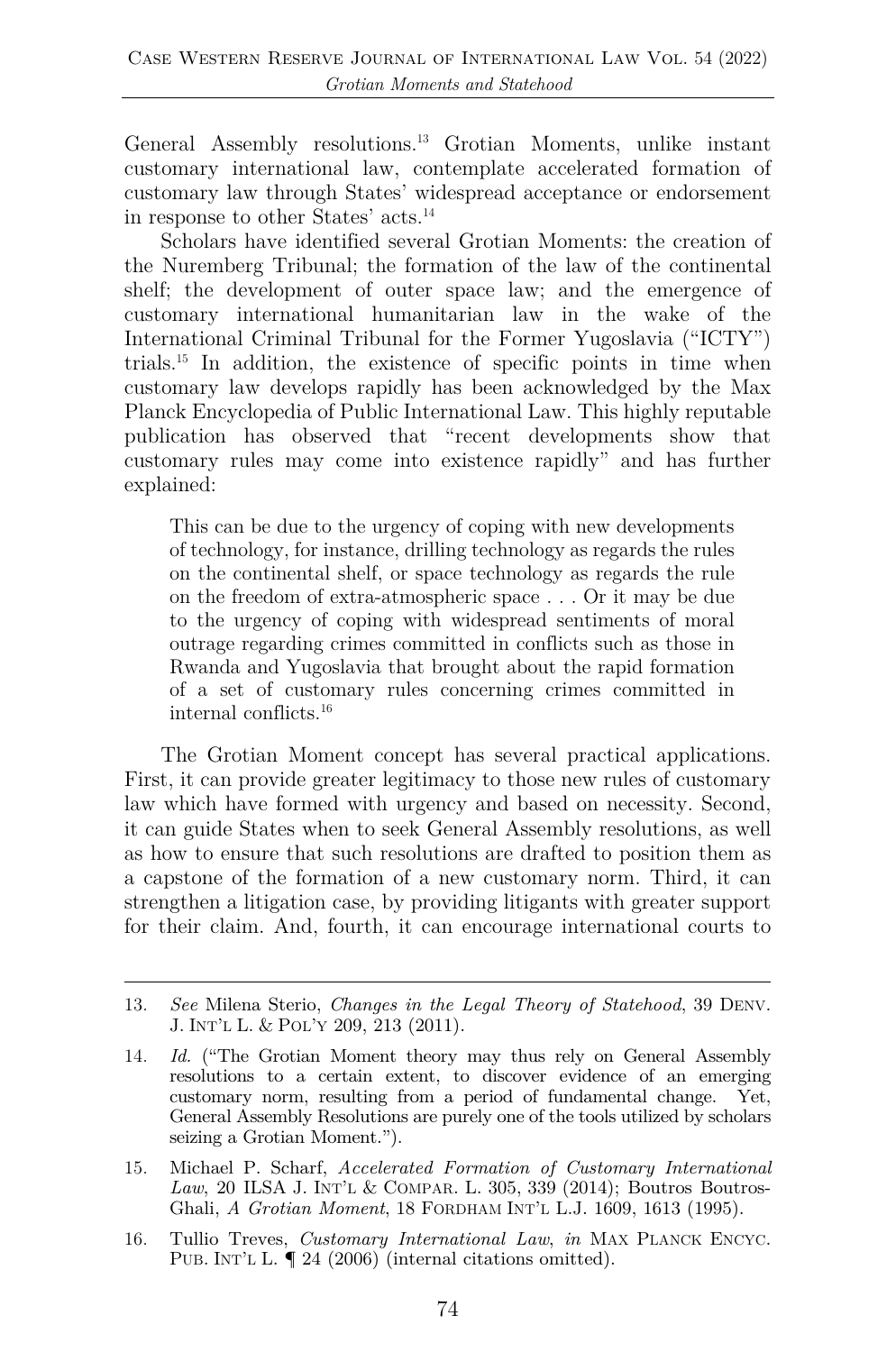recognize a new norm of customary law in appropriate cases, despite the lack of lengthy and uniform State practice.

With the above in mind, this Article examines whether the concept of Grotian Moments applies within the theory of statehood. The next section will analyze the legal theory of statehood while assessing whether specific pillars of this theory have evolved over time and whether its reconceptualization may give rise to a Grotian Moment.

### III. THEORY OF STATEHOOD

The positive law criteria of statehood stem from the 1933 Montevideo Convention, and include the following (1) a defined territory; (2) a permanent population; (3) a government; and (4) the capacity to enter into international relations.17 This Convention was drafted purposefully to ignore the political reality of recognition.18 In fact, the Montevideo Convention's main proponents were Latin American States, whose primary purpose was to shield the legal theory of statehood from political influences of powerful States, by excluding recognition as one of the foundational elements of statehood.19 According to the Montevideo Convention criteria, statehood is a legal theory, distinct from the political act of State recognition.20 In other words, when an entity satisfies the four legal criteria of statehood, it ought to become a State, regardless of other States' willingness to recognize the emerging entity as a new sovereign partner. Unlike statehood, recognition is a purely political act and depends entirely on the governing regime and strategic interest of the recognizing State.21 Thus, an existing State could choose to treat an entity as a State although the latter does not satisfy the four criteria of statehood. On the contrary, an existing State could choose not to treat an entity as a State although the latter does satisfy the four criteria of statehood.<sup>22</sup> This view of recognition is referred to as the declaratory view, and it follows from the above-mentioned distinction between the two theories, statehood and recognition: the former is legal, whereas the latter is political.23

- 18. Sterio, *supra* note 13, at 215–16.
- 19. *Id.* at 216.
- 20. Milena Sterio, *On the Right to External Self-Determination: "Selfistans," Secession and the Great Powers' Rule*, 19 MINN. J. INT'L L. 137, 148–50 (2010).
- 21. *Id.* at 149.
- 22. *Id.* at 149–50.
- 23. *Id.* at 149.

<sup>17.</sup> Montevideo Convention on the Rights and Duties of States art. 1, Dec. 26, 1933, 49 Stat. 3097, 165 L.N.T.S. 19 [hereinafter Montevideo Convention].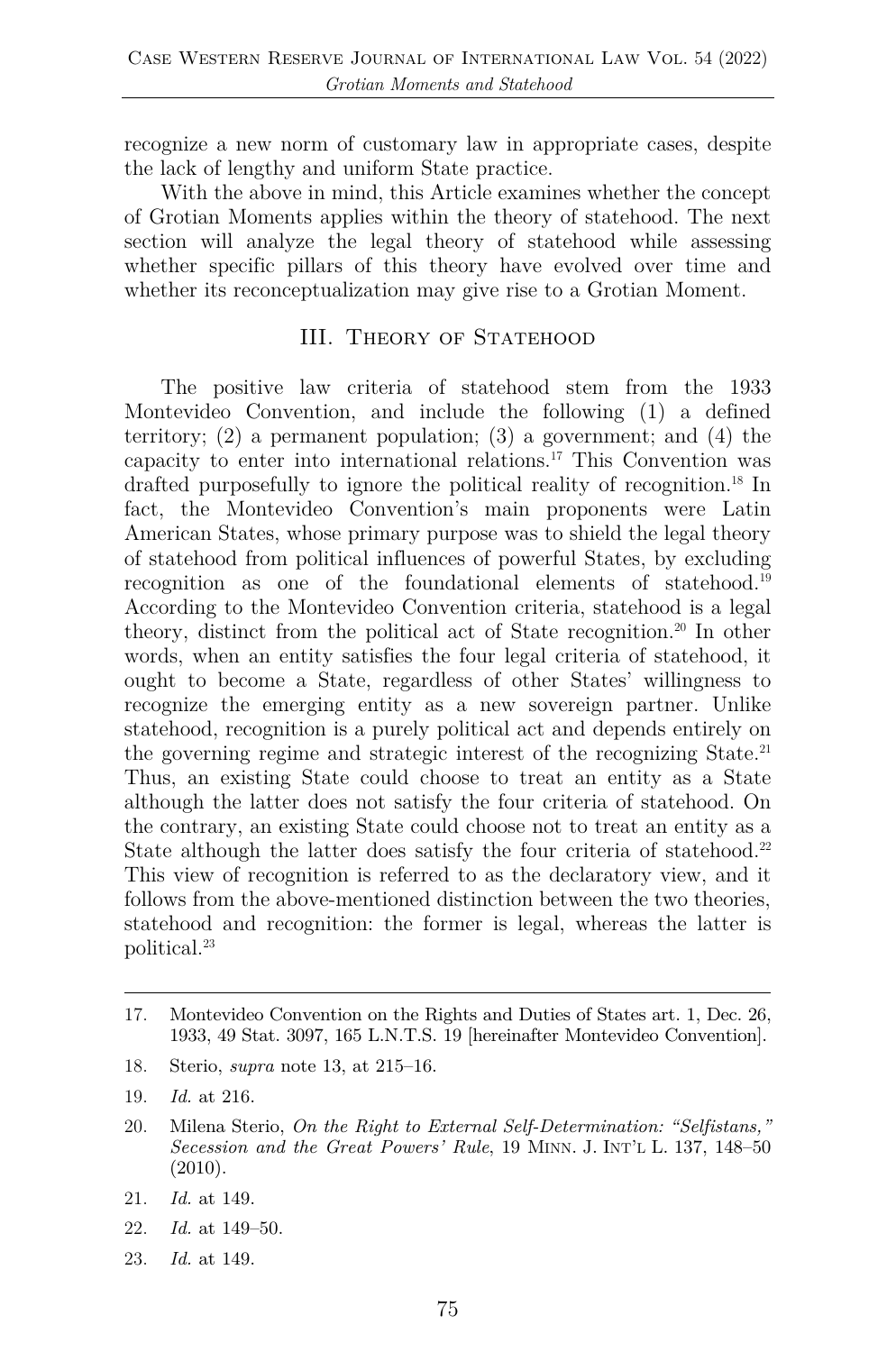In contrast to the declaratory view, some support the so-called constitutive view of recognition, under which recognition by outside actors represents one of the main elements of statehood.<sup>24</sup> An entity cannot qualify as a State under this view unless external actors choose to treat it as a State. Although the constitutive view is not supported by most academics, this view has important practical implications:

While international recognition is no longer widely considered to be a required element of statehood, in practice the ability to exercise the benefits bestowed on sovereign states contained in the Westphalian sovereignty package requires respect of those doctrines and application of them to the state in question by other states in the interstate system. In other words, states cannot exist in a vacuum, and if no other state wishes to engage in international relations with a particular entity, that entity will never become a fully sovereign partner on the international scene.<sup>25</sup>

In addition to the declaratory and constitutive theories of recognition described above, an intermediary view posits that although statehood and recognition are independent of one another, existing States have a duty to recognize an emerging entity if the latter objectively satisfies the four criteria of statehood.26

Regardless of which view of recognition one accepts, several observations may be made about the linkage of statehood and recognition.

*First*, the legal theory of statehood on its own seems only relevant and applicable at the time of a State's creation. Many "States" lack one or more of the four attributes of statehood during their existence without losing their statehood status.<sup>27</sup> For example, several States, including South Korea and North Korea, Armenia and Azerbaijan, and Croatia and Slovenia, have disputed territorial borders and arguably do not satisfy the statehood criterion of having a "defined territory."28 Other States, such as Syria, Sudan, Iraq, or the Democratic Republic of Congo, have experienced enormous migration and refugee crises, rendering their populations non-permanent, and thereby not satisfying their fulfillment of the "permanent population" criterion of statehood. Moreover, States such as Somalia or Afghanistan have not had stable

- 25. Sterio, *supra* note 13, at 216.
- 26. *Id.* at 215.

<sup>24.</sup> *Id.* at 150.

<sup>27.</sup> *Id.* at 216. ("Minor cuts and bruises on the statehood shield do not affect the protected state; it is only in rare cases when the entire structure crumbles that a state may crumble and decompose into smaller units or become absorbed by larger ones.").

<sup>28.</sup> *Id.*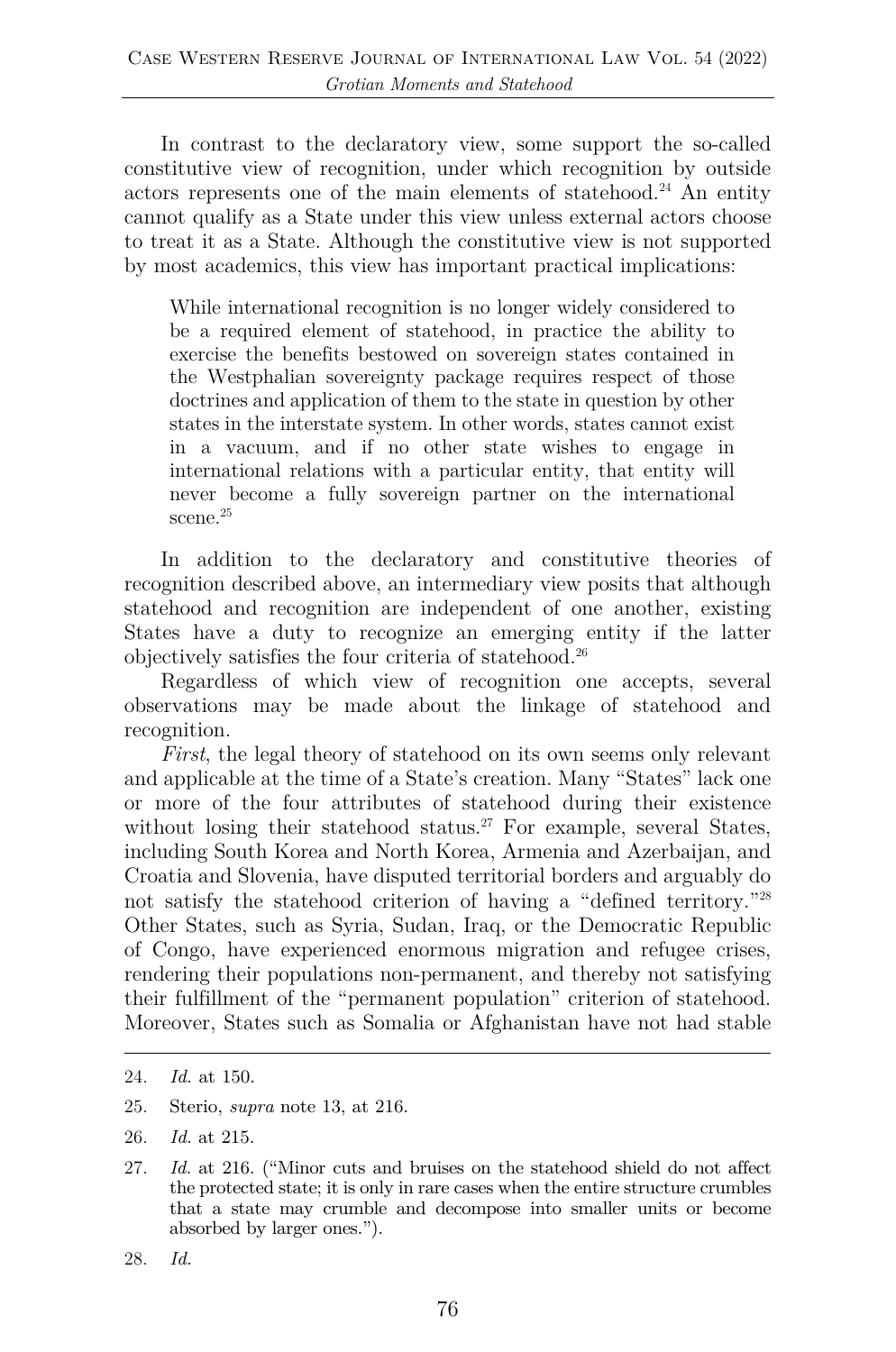governments in place for the past several decades, putting into question their satisfaction of the "government" criterion of the Montevideo Convention statehood theory.29 Last, but certainly not least, many small or micro States do not have the full capacity to enter into international relations, because they delegate aspects of their sovereignty to other States, such as national defense or trade.<sup>30</sup> Yet, these small States continue to be viewed and accepted as States, despite the fact that they objectively fail to satisfy the fourth criterion of statehood, the capacity to enter into international relations.<sup>31</sup> Thus, although statehood is a fundamental theory of international law, the fulfillment of its four criteria seems to matter only at the beginning of a State's existence.

*Second*, the label of statehood is important. Statehood functions as a sovereignty shield and protects its subject from external intervention. A State, if attacked by others, can claim the sovereign right to selfdefense, or it can request the assistance of other States in collective selfdefense.32 A non-State cannot easily protect itself, a situation best exemplified by the situation of Palestine. Because Palestine is not a State, it remains subject to Israeli policies, as well as the latter's political, legal, and societal decisions which, some would argue, have been harmful to the well-being of Palestinians.<sup>33</sup> Along similar lines, only a State can participate in regional military and mutual defense alliances, such as the North Atlantic Treaty Alliance  $({}^\alpha NATO^{\gamma})^{34}$  or the Economic Community of West African States ("ECOWAS").35 Moreover, the label of statehood allows States to participate in world organizations where major legal and political decisions are continuously undertaken, such as the United Nations; regional organizations such as the European Union, the Organization of American States, or the Organization of African Unity; and more specialized organizations such

35. *Id.*

<sup>29.</sup> *Id.* at 217.

<sup>30.</sup> *Id.*

<sup>31.</sup> *Id.*

<sup>32.</sup> This assertion is based upon the United Nations Charter's right of selfdefense, in Article 51, as well on customary law of self-defense. U.N. Charter art. 2, ¶ 4; *see also* U.N. Charter art. 51; IAN BROWNLIE, INTERNATIONAL LAW AND THE USE OF FORCE BY STATES (1963).

<sup>33.</sup> See George E. Bisharat, *Israel's Invasion of Gaza in International Law*, 38 DENV. J. INT'L L. & POL'Y 41, 47–50 (2009), for a detailed account of the Israel-Palestine conflict in Gaza. See *Israeli-Palestinian Conflict*, COUNCIL ON FOREIGN AFF., https://www.cfr.org/global-conflict-tracker/conflict/isr aeli-palestinian-conflict [https://perma.cc/XF69-GYR5], for a general discussion of the Israeli-Palestinian conflict.

<sup>34.</sup> Sterio, *supra* note 13, at 219.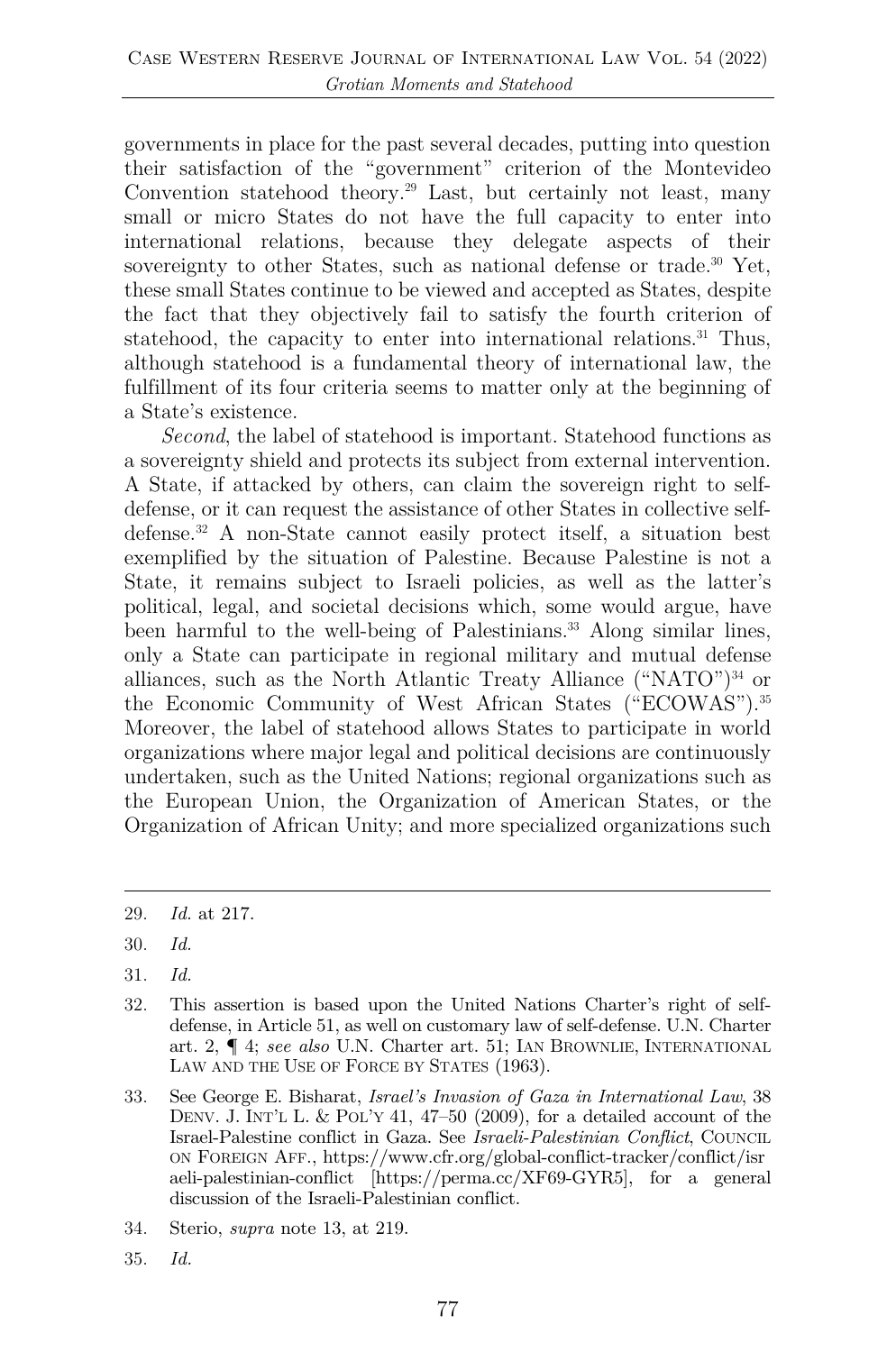as the World Trade Organization, the World Health Organization, or the World Intellectual Property Organization.36

*Third*, as the following section will outline, State practice suggests that emerging entities cannot exist as States in a vacuum. Despite the fact that an entity objectively satisfies the four elements of statehood, such objective fulfillment of statehood criteria remains meaningless absent some existing States' willingness to accept the entity as a new State. For example, Nagorno-Karabakh, a Caucasus region disputed between Azerbaijan and Armenia, has declared its independence in the early 1990s.<sup>37</sup> No other State in the international arena recognized the declaration of independence, and as of now, Nagorno-Karabakh remains de jure a part of Azerbaijan (although this is disputed by Armenia).<sup>38</sup> Similarly, two other Caucasus provinces, South Ossetia and Abkhazia, have declared independence from Georgia without international recognition; as of today, the provinces remain de jure part of Georgian territorial borders.39 Recent unsuccessful secession attempts by Kurdistan and Catalonia further underscore this point: a statehoodseeking entity must garner the support of other States in the international arena, regardless of whether such an entity satisfies the objective criteria of statehood.40 Expressed differently, the four criteria of statehood may be the starting point on the path to statehood, but recognition by existing States represents a necessary ingredient for the ultimate realization of statehood.

# IV. Grotian Moments and Statehood

It may be argued that the legal theory of statehood has evolved over time, and that such changes constitute Grotian Moments. While no specific cataclysmic world event can be designated as the catalyst

- 37. *Nagorno-Karabakh Profile*, BBC (Nov. 18, 2020), https://www.bbc.com/ news/world-europe-18270325 [https://perma.cc/N5KN-4Y4A].
- 38. *Nagorno-Karabakh*, BRITANNICA, https://www.britannica.com/place/Na gorno-Karabakh [https://perma.cc/W9V3-LTJ7].
- 39. Jakub Lachert, *Post-Soviet Frozen Conflicts: A Challenge for European Security*, WARSAW INST. (Mar. 14, 2019), https://warsawinstitute.org/post -soviet-frozen-conflicts-challenge-european-security/ [https://perma.cc/2G Q6-A857].
- 40. Milena Sterio, *Self-Determination and Secession Under International Law: The Cases of Kurdistan and Catalonia*, 22 AM. SOC'Y INT'L L. ASIL INSIGHTS (Jan. 5, 2018), https://www.asil.org/insights/volume/22/issue/1 /self-determination-and-secession-under-international-law-cases-kurdistan [https://perma.cc/2CTS-RR82].

<sup>36.</sup> *Id.* ("Non-state entities are limited in their ability to influence the development of international law, to protest against existing international legal rules, or to lobby powerful states to engage in certain behaviors on the international scene.").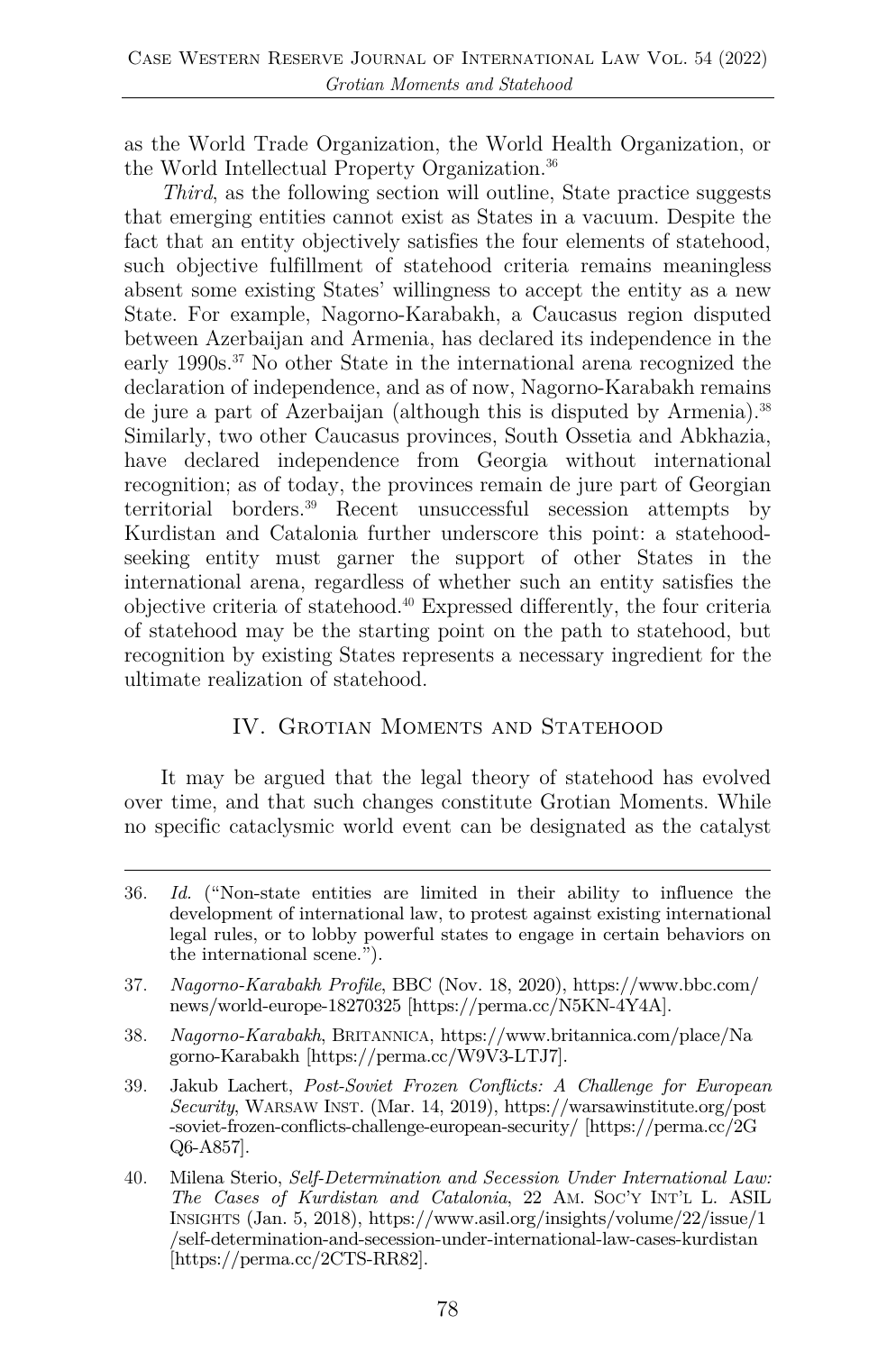for these Grotian Moments, the overall trend of globalization, coupled with the proliferation of international legal norms and institutions, may provide explanation for the evolving theory of statehood. While the Montevideo Convention theory of statehood sufficed in the 1930s, it may be argued that this theory no longer corresponds to the reality of State creation and State existence in the twenty-first century. States in today's world co-depend on each other, as well as on meddling international institutions and legal norms. Thus, the objective criteria of statehood, as espoused in the Montevideo Convention, do not encompass the modern world's criteria of statehood. The following section will analyze such alterations in the theory of statehood, including the relationship between State sovereignty and intervention, secessionist movements which may alter State sovereignty, the emergence of de facto States, and the proliferation of regional and international organizations and legal norms. These changes in the theory of statehood may constitute Grotian Moments.

State sovereignty is an elusive and criticized concept. Yet, in its most traditional iteration, State sovereignty implies an equality of States within the international community, a general prohibition on foreign interference with internal affairs, territorial integrity, and an inviolability of international borders.41 The contours of State sovereignty have shifted over time, and today some States enjoy a higher degree of sovereignty than others, due to their powerful economic and military status.42 These super-sovereign States include permanent members of the United Nations Security Council (United States, United Kingdom, France, Russia and China), who enjoy unilateral veto power through their institutional status on the Security Council.43 Additional super-sovereign States include Italy, Germany and Japan, in light of their wealth and military capability, as well as non-declared nuclear States such as India, Pakistan, and Israel.<sup>44</sup> "Rogue" nations such as North Korea or Iran may also be viewed as super-sovereign, because of their unpredictable and threatening leadership and potential military threat to their neighboring countries.<sup>45</sup>

- 41. Daniel Philpott, *Sovereignty*, STAN. ENCYC. OF PHIL. (June 22, 2020), https://plato.stanford.edu/entries/sovereignty/ [https://perma.cc/7559- HVFN].
- 42. *See* Michael J. Kelly, *Pulling at the Threads of Westphalia: "Involuntary Sovereignty Waiver": Revolutionary International Legal Theory or Return to Rule by the Great Powers*?, 10 UCLA J. INT'L L. & FOREIGN AFF. 361, 365–66 (2005).
- 43. U.N. Charter art. 23, ¶ 1; U.N. Charter art. 27.
- 44. *See* DIEGO LOPES DA SILVA ET AL., STOCKHOLM INT'L PEACE RSCH. INST., TRENDS IN WORLD MILITARY EXPENDITURE 2020 (2021); *see also Status of World Nuclear Forces*, FED'N AM. SCIENTISTS, https://fas.org/issues/nucle ar-weapons/status-world-nuclear-forces/ [https://perma.cc/Z5JY-SGTV].
- 45. *See* Kelly, *supra* note 42, at 404.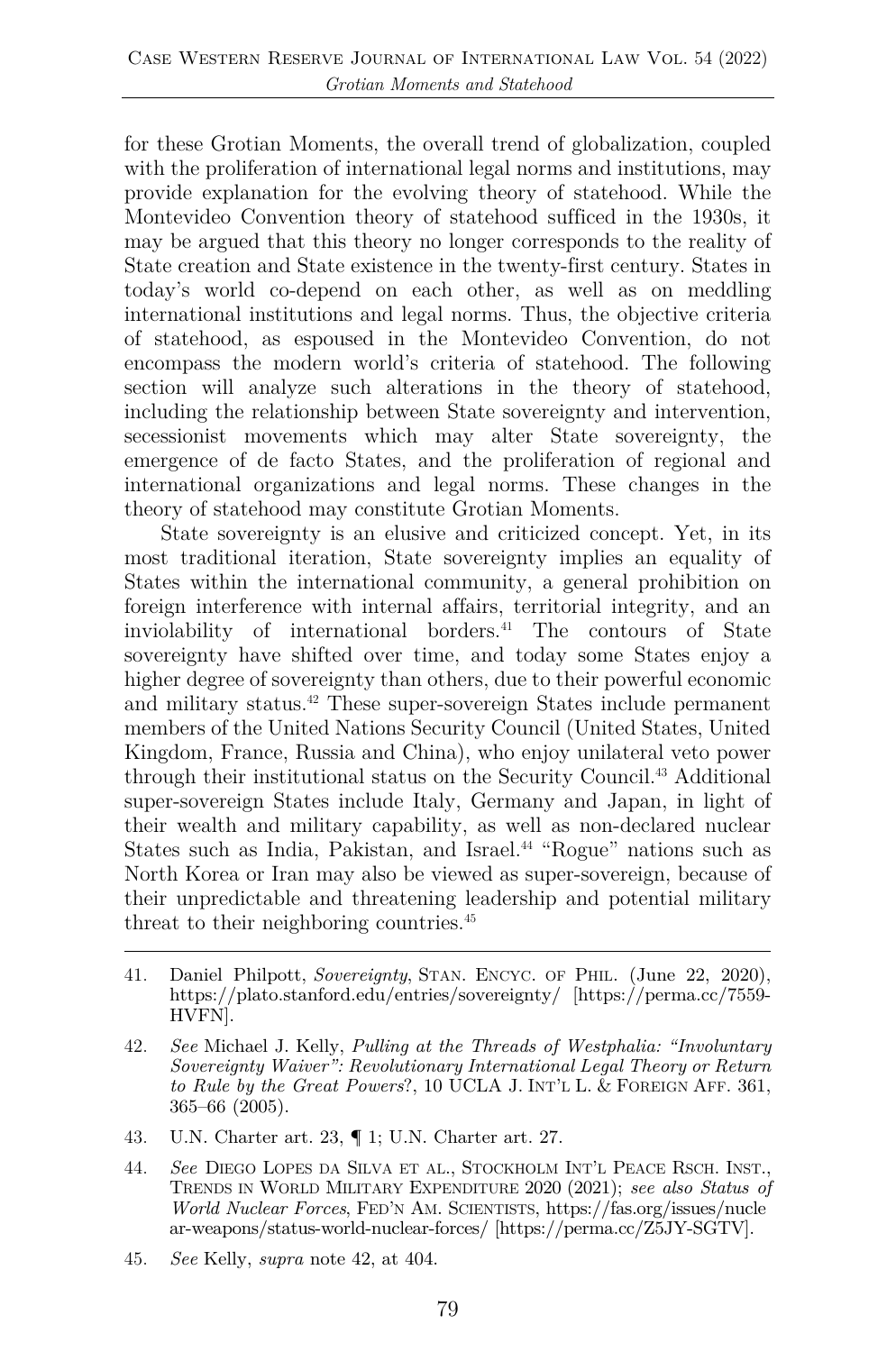This pecking order of States, has resulted in a Grotian Moment: the fourth criterion of statehood (capacity to enter into international relations) is no longer an objective criterion but rather a capacity directly linked to the given State's degree of sovereignty. In particular, less-sovereign States seem dependent on the super-sovereign States for their exercise of international relations. Super-sovereign States seem to dictate and orchestrate the course of action of less-sovereign States on the world scene. For example, super-sovereign States often pressure less-sovereign States into voting a specific way within the United Nations, as well as other international organizations.<sup>46</sup> Moreover, supersovereign States often interfere in the affairs of less-sovereign States, through military intervention. Over the past several decades, supersovereign States have launched military interventions on the territory of other States, often under the guise of humanitarian intervention. An intervention on behalf of the Kurds in Iraq took place in the early 1990s, a NATO-led intervention took place on the territory of the Federal Republic of Yugoslavia ("FRY") in 1999, and most recently, the United Kingdom, France, and the United States used air strikes against Syrian leadership.47 Support for the legality of humanitarian interventions has been growing in the international community.<sup>48</sup> The air strikes against Syria, for example, were accompanied by official rationales from the

- 47. See Michael P. Scharf, *Earned Sovereignty: Judicial Underpinnings*, 31 DENV. J. INT'L L. & POL'Y 373, 383 (2003), for an overview on the intervention to support the Kurds in Iraq. See Thomas M. Franck, *Lessons of Kosovo*, 93 AM. J. INT'L L. 857, 857–58, 860 (1999) and Louis Henkin, *Kosovo and the Law of "Humanitarian Intervention*", 93 AM. J. INT'L L. 824, 826 (1999), for an overview on the 1999 NATO-led air strikes against the Federal Republic of Yugoslavia ("FRY"); See Press Release, Security Council, Following Air Strikes against Suspected Chemical Weapons Sites in Syria, Security Council Rejects Proposal to Condemn Aggression, U.N. Press Release SC/13296 (Apr. 14, 2018), https://www.un.org/press/en/20 18/sc13296.doc.htm [https://perma.cc/LDZ3-8T6U] [hereinafter Following Air Strikes], for information on the 2018 air strikes against Syria.
- 48. Several scholars had supported the legality of the 1999 NATO-led air strikes against the FRY. *See e.g.*, Antonio Cassese, Ex iniuria ius oritur*: Are We Moving Towards International Legitimation of Forcible Humanitarian Countermeasures in the World Community?*, 10 EUR. J. INT'L L. 23, 25–29 (1999); Richard A. Falk, *Kosovo, World Order, and the Future of International Law*, 93 AM. J. INT'L L. 847, 855–56 (1999). The recent Stateled legal support of humanitarian intervention in Syria, through the French, United Kingdom, and U.S.-led air strikes in 2018, further exemplifies the growing international consensus regarding the legality of humanitarian intervention. *See, e.g.*, Following Air Strikes, *supra* note 47 (reporting that the United Kingdom had stated at the Security Council meeting that "any State was permitted under international law to take measures to alleviate extreme humanitarian suffering.").

<sup>46.</sup> *See* Samuel Brazys & Diana Panke, *Why Do States Change Positions in the United Nations General Assembly?*, 38 INT'L POL. SCI. REV. 70, 79–80 (2017).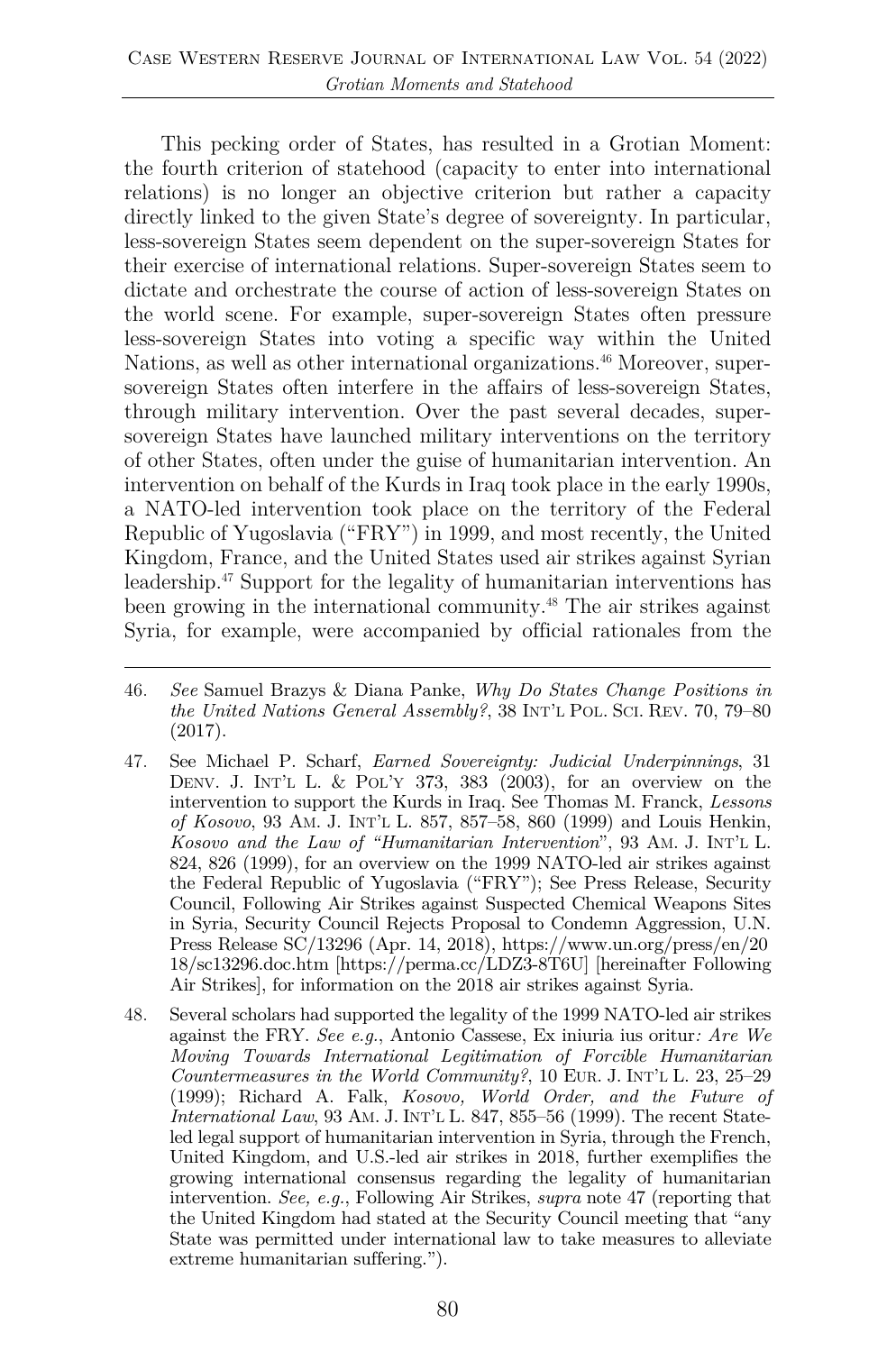U.K. government that humanitarian intervention is legal, and an exception to the general ban on the use of force under international law.49 While it is possible to accept and defend the humanitarian character of each of these interventions, it should be noted that such interventions are always launched by super-sovereign States against weaker States, and that the acceptance of such interventions within the international community signals an erosion of the traditional concept of State sovereignty and a weakening of the target State's capacity to engage in international relations. This changing nature of State sovereignty—the sliding scale of States' ability to conduct themselves as they wish in their external relations—may constitute a Grotian Moment.

Under traditional international law, a fundamental pillar of State sovereignty is the notion of territorial integrity—that borders, once formally established, are inviolable.<sup>50</sup> The norm of territorial integrity of States is present in treaty law, such as in the United Nations Charter itself, as well as in customary law.51 Territory is one of the main criteria of statehood under the Montevideo Convention.52 Over the past several decades, the principles of territorial integrity and the sanctity of State borders have been under pressure, due to norms protecting human and group rights. States have been subject to external interventions if they abuse and oppress minority rights within their borders. The best example of this is the 1999 NATO air strikes against the territory of the FRY, mentioned above, over the FRY's abuses of human rights in Kosovo.53 Following the air strikes, Kosovo was administered by the United Nations, and in 2008, Kosovo unilaterally declared independence.54 Although Kosovo has to this date not become a member of the United Nations,55 it has functioned as a State and has been

- 52. *See* Derek Wong, *Sovereignty Sunk? The Position of 'Sinking States' at International Law*, 14 MELB. J. INT'L L. 1, 8 (2013).
- 53. IAIN KING & WHIT MASON, PEACE AT ANY PRICE: HOW THE WORLD FAILED KOSOVO 43–45 (2006) (describing the events leading up to the NATO air strikes in the former Yugoslavia).
- 54. *See* Dan Bilefsky, *Kosovo Declares Its Independence from Serbia*, N.Y. TIMES (Feb. 18, 2008), https://www.nytimes.com/2008/02/18/world/eu rope/18kosovo.html [https://perma.cc/CC7C-AYWT].
- 55. *See* United Nations Member States, https://www.un.org/en/about-us/me mber-states [https://perma.cc/ZF6N-QXMH].

<sup>49.</sup> *See* Following Air Strikes, *supra* note 47.

<sup>50.</sup> Philpott, *supra* note 41.

<sup>51.</sup> U.N. Charter art. 2, ¶ 4; *see also* Territorial Dispute (Libyan Arab Republic/Chad), Judgment, 1994 I.C.J. 6, ¶ 72 (Feb. 3) ("Once agreed, the boundary stands, for any other approach would vitiate the fundamental principle of the stability of boundaries, the importance of which has been repeatedly emphasized by the Court.").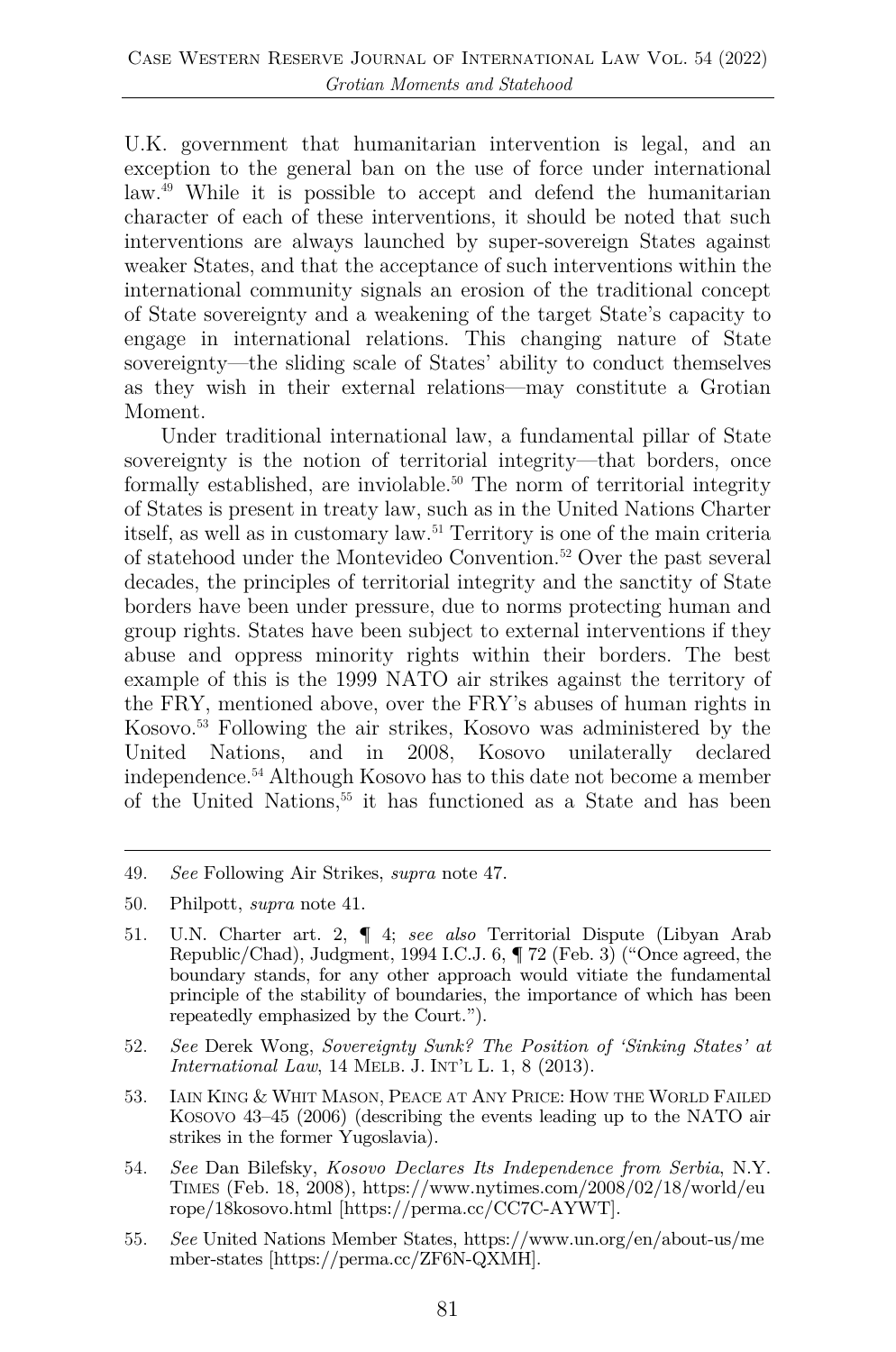recognized by over one hundred other sovereign States.<sup>56</sup> Because of its abuse of human rights, the FRY (now Serbia) has lost a part of its territory.57 The respect for the territorial integrity "can be trumped by the need to protect and advance minority rights, even at the expense of altering territorial borders of the mother state."58 Conversely, it appears that the respect for minority and human rights has become a de facto requirement for the preservation of a State's territory.59 Thus, the criterion of territory for the legal theory of statehood could be reenvisaged as "territory, unless the state abuses human or group rights."60

De facto States are entities which satisfy the four criteria of statehood from the Montevideo Convention, but remain unrecognized because of political or other reasons. Carnegie Europe notes:

The term refers to a place that exercises internal sovereignty over its citizens but is not recognized by most of the world as the de jure legal authority in that territory. In each case, the de facto state broke away from a parent state that is internationally recognized and still claims sovereignty.<sup>61</sup>

Unrecognized State-like entities are denied membership in international organizations and are unable to engage in international relations. $62$ Examples of such de facto States include Taiwan, Northern Cyprus, Republika Srpska, South Ossetia and Abkhazia.63

Taiwan has been a de facto State since the late 1940s, when the Chinese government of Chiang Kai-shek fled from China to Taiwan.<sup>64</sup> Most western States supported Taiwan in the first two decades of its existence. But starting in the early 1970s, most States recognized the

- 56. *See* U.S. Dep't of State, Bureau of Eur. & Eurasian Aff., *U.S. Relations with Kosovo: Bilateral Relations Fact Sheet* (July 28, 2021), https://www.st ate.gov/u-s-relations-with-kosovo [https://perma.cc/GWY4-M7BJ].
- 57. *See* Bilefsky, *supra* note 54.
- 58. Sterio, *supra* note 13, at 224.
- 59. *Id.*
- 60. *Id.* at 226. ("The Grotian Moment with respect to minority rights and its impact on the legal theory of statehood resides in the growing acceptance of secession, and the notion that if minority rights are abused by the mother state, the latter forfeits the right to have its territorial integrity respected, thereby inviting outside intervention.").
- 61. THOMAS DE WAAL, UNCERTAIN GROUND: ENGAGING WITH EUROPE'S DE FACTO STATES AND BREAKAWAY TERRITORIES 9 (2018).
- 62. *See id.* at 6.
- 63. *See id.*
- 64. *The Chinese Revolution of 1949*, U.S. DEP'T OF STATE: OFF. OF THE HISTORIAN, https://history.state.gov/milestones/1945-1952/chinese-rev [https://perma.cc/WF76-EVMU].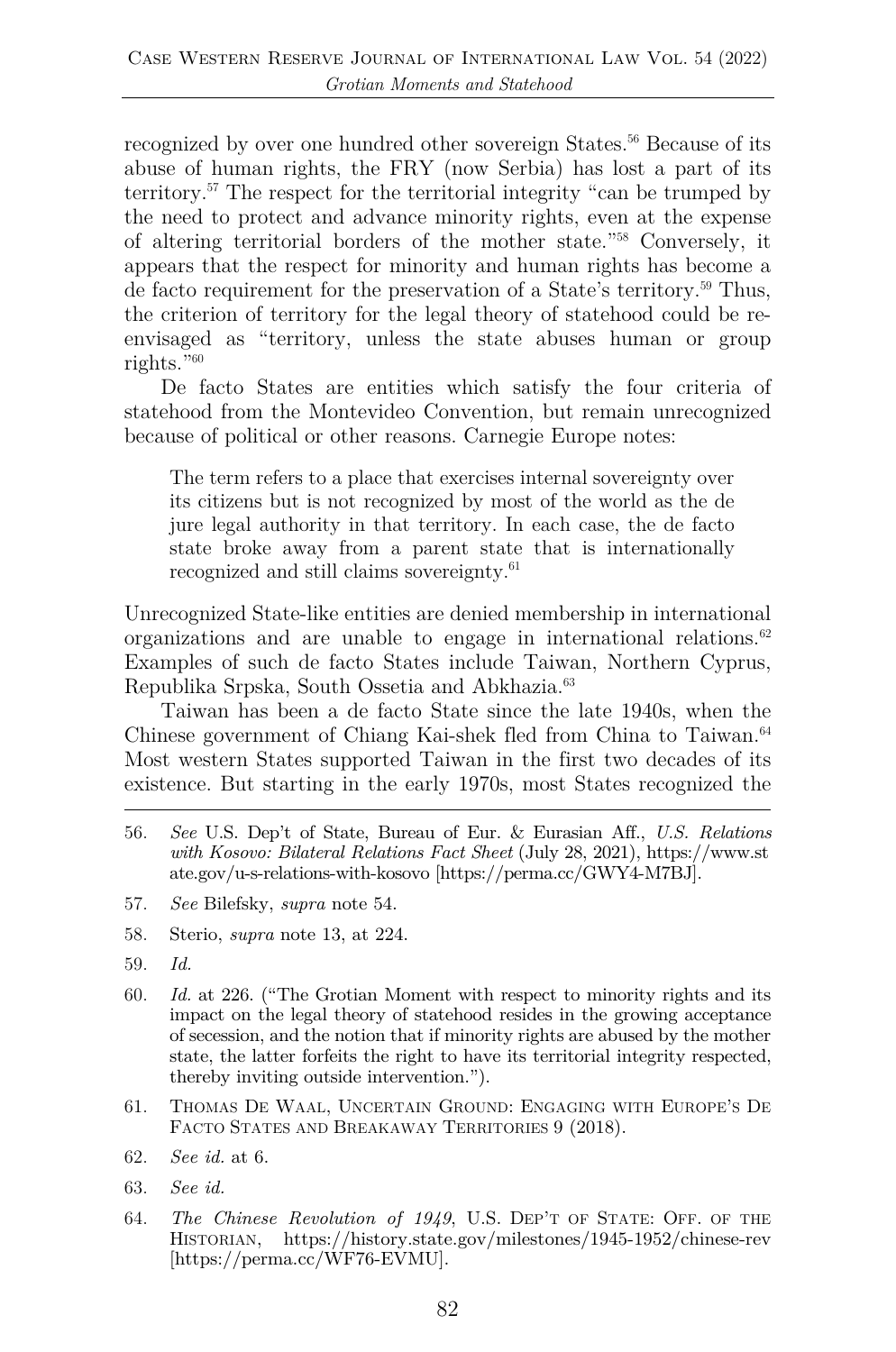People's Republic of China as the official government of China. Yet, most western States have continued to maintain trade and other diplomatic ties with Taiwan. The island remains a de facto State: it has a defined territory, government, population, and some capacity to enter into international relations.65 For political reasons, however, Taiwan has never been recognized as a State.<sup>66</sup> Northern Cyprus was invaded by Turkey in 1974; since then, Northern Cyprus has functioned as a separate entity, unrecognized by most other countries and thus unable to engage in meaningful international relations.<sup>67</sup> However, Northern Cyprus does have a territory, population, government, and the potential capacity to engage in international relations.68 Republika Srpska is de jure a part of Bosnia-Herzegovina but has, since the civil war in the 1990s, functioned as a de facto State, with a separate system of law enforcement, education, and local government. $69$  The entity remains unrecognized for political reasons. Because Republika Srpska is supported by Serbia, and deemed by most western nations to be the culprit for the Yugoslav Wars in the 1990s, those same States fear that the recognition of Republika Srpska would lead to an expansion of Serbia.<sup>70</sup> However, like Taiwan and Northern Cyprus, it has a defined territory, population, government, and the capacity to enter into international relations with other States—if the latter chose to recognize it.71 Finally, South Ossetia and Abkhazia are provinces within Georgia.72 Starting in 2008, the two provinces broke away from Georgia and proclaimed their independence.<sup>73</sup> They have remained unrecognized because both appear to be heavily influenced by Russia, and most western States are fearful of further Russian expansion into the Caucasus and a weakening of their NATO ally, Georgia. Yet, the two provinces have a territory, government, population, and capacity to enter into international relations.<sup>74</sup> The above examples demonstrate

- 67. DE WAAL, *supra* note 61, at 12, 49.
- 68. *Id.*
- 69. *See* U.S. DEP'T OF STATE, BOSNIA AND HERZEGOVINA 2020 HUMAN RIGHTS REPORT 1, 6, 31 (2020).
- 70. Sabine Freizer, *What Does Republika Srpska Want?,* INT'L CRISIS GRP. (Oct. 4, 2011), https://www.crisisgroup.org/europe-central-asia/balkans/b osnia-and-herzegovina/what-does-republika-srpska-want [https://perma.cc /DJR6-PEZJ].
- 71. *See* DE WAAL, *supra* note 61.
- 72. *See id.*
- 73. *Id.* at 23.
- 74. *See id.*

<sup>65.</sup> *See What's Behind the China-Taiwan Divide?*, BBC NEWS, https://www. bbc.com/news/world-asia-34729538 [https://perma.cc/P6QM-27KY].

<sup>66.</sup> *See id.*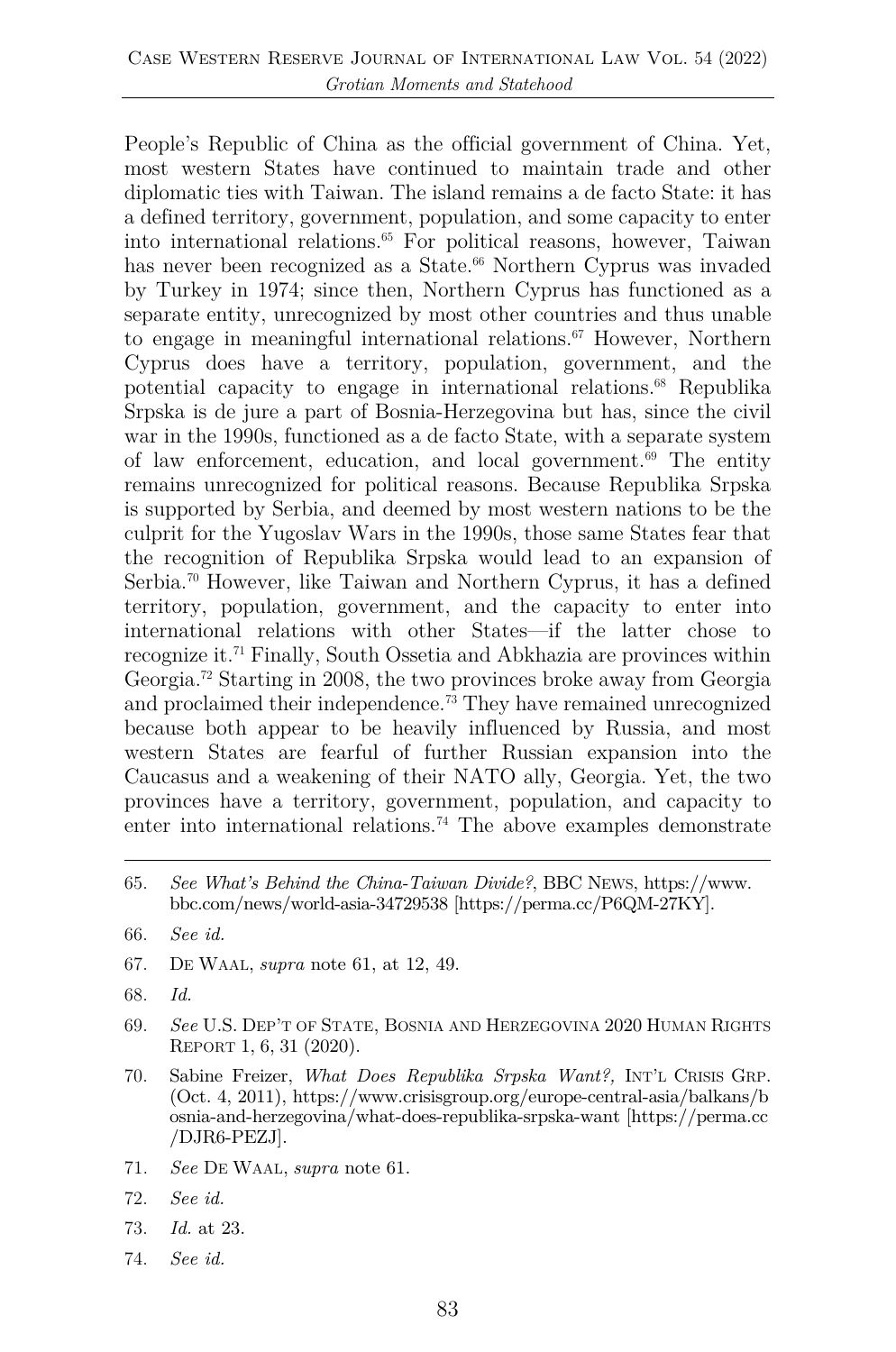that the application of the legal theory of statehood would result in the bestowing of the statehood label upon these four State-like entities. From this, it may be argued that a Grotian Moment has occurred in the legal theory of statehood: that the theory now comprises a fifth element, which is recognition by other powerful States.

In light of increasing globalization, international law has transformed itself from a set of legal norms governing inter-State relations to a complex web of transnational documents, providing a framework for all sorts of different actors in the international arena. Domestic law has lost its "sovereign" power and is now often supplemented and corrected by international legal norms.<sup>75</sup> Some scholars may argue that this proliferation of international legal norms has eroded traditional State sovereignty: "The traditional Westphalian notion of sovereignty by which a state had absolute territorial control and the right to exercise domestic powers free from external constraints has, in large part, become unrecognizable."76 For example, as mentioned above, a State which abuses human rights may be subject to intervention by other States. A State which engages in a harmful trade practice may be sanctioned by the World Trade Organization.<sup>77</sup> If a State violates intellectual property protections, it may become subject of World Intellectual Property Organization fines and other coercive measures.78 This emerging requirement that States behave in a specific manner in the international arena, respect international legal norms, and a global code of conduct constitutes a Grotian Moment. Moreover, international law has witnessed a proliferation in the number of international organizations, such as the United Nations; regional organizations and alliances such as the European Union, NATO, the Organization of American States, the African Union, and the Economic Community of West African States; and specialized international organizations have formed, such as the WTO, WIPO, the International Monetary Fund, the World Bank, and the International Center for the Settlement of Investment Disputes.79 This expansion of global organizations has affected the legal theory of statehood in another manner: the fourth criterion of statehood, the capacity to enter into

<sup>75.</sup> *See, e.g.*, John Alan Cohan, *Sovereignty in a Postsovereign World*, 18 FLA. J. INT'L L. 907, 935 (2006).

<sup>76.</sup> *Id.* at 936.

<sup>77.</sup> *See e.g.*, CRAIG VANGRASSTEK, THE HISTORY AND FUTURE OF THE WORLD TRADE ORGANIZATION 138 (2013).

<sup>78.</sup> *The TRIPS Agreement*, WORLD TRADE ORG., https://www.wto.org/english /tratop\_e/trips\_e/intel2b\_e.htm [https://perma.cc/ZN3C-BKCE].

<sup>79.</sup> See Milena Sterio, *The Evolution of International Law*, 31 B.C. INT'L & COMP. L. REV. 213, 220–22 (2008), for an overview on the proliferation of international organizations.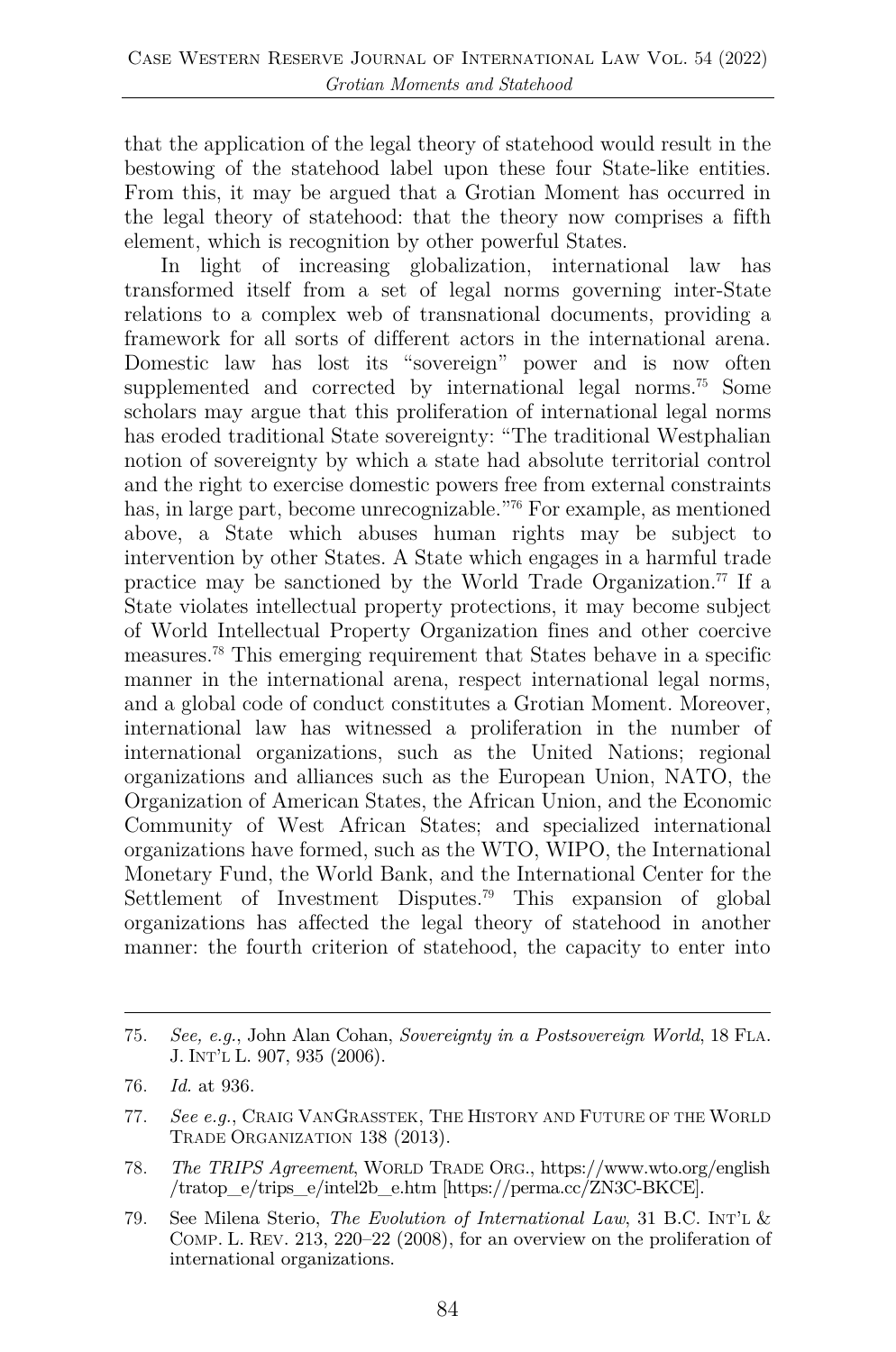international relations, now requires State participation in global and regional organizations.80

# V. A NEW THEORY OF STATEHOOD?

In light of the above, it may be argued that the legal theory of statehood has evolved, constituting a Grotian Moment, and that the theory today encompasses new elements. Statehood today encompasses, in addition to the four criteria of the Montevideo Convention, the need for recognition by super-sovereign States, demonstrated respect for human and minority rights, as well as a commitment to abide by a set world order. Entities which do not satisfy these novel criteria of statehood remain de facto States, as the examples of Taiwan, Northern Cyprus, Republika Srpska, South Ossetia and Abkhazia demonstrate.

*First*, statehood-seeking entities must garner the support of supersovereign States; the latter wield a tremendous amount of power in the international arena, including the ability to block statehood requests through the United Nations Security Council. Moreover, supersovereign States hold enormous military and economic powers and may be in a position to support a State-like entity in its quest for statehood, as well as to block another one from achieving statehood. For example, Kosovo, supported by the United States and other western super powers, has been able to easily assert independence from Serbia, as well as to gain access to some international organizations.<sup>81</sup> However, because of the lack of Russian support, Kosovo has not been admitted to the United Nations and has not achieved the full status of statehood.<sup>82</sup> Palestine, which faces prominent United States opposition, has similarly been denied statehood, although this entity has become an non-member observer State in the United Nations and has recently succeeded in lobbying the International Criminal Court to treat it as a State for the purposes of the Court's jurisdiction.<sup>83</sup> Often, State-seeking

- 80. Sterio, *supra* note 13, at 233. ("Instead of their traditional ability to make sovereign decisions in international relations, a presupposition of statehood in the 1930's when the Montevideo Convention was drafted, states now enjoy the capacity to participate in an ordered global system of international legal norms, actors, and organizations.").
- 81. *See id.* at 234.
- 82. See David I. Efevwerhan, *Kosovo's Chances of UN Membership: A Prognosis*, 4 GOETTINGEN J. INT'L L. 93, 117, 120–27 (2012), for a discussion on the prospects of Kosovo's admission to the United Nations.
- 83. The International Criminal Court's judges confirmed on February 5, 2021 that the Court has jurisdiction over the situation in Palestine, thereby acknowledging that Palestine was to be regarded as a State under the Rome Statute. *See Israel/Palestine: ICC Judges Open Door for Formal Probe,* HUM. RTS. WATCH (Feb. 6, 2021), https://www.hrw.org/news/202 1/02/06/israel/palestine-icc-judges-open-door-formal-probe [https://perma .cc/3S24-S8TM].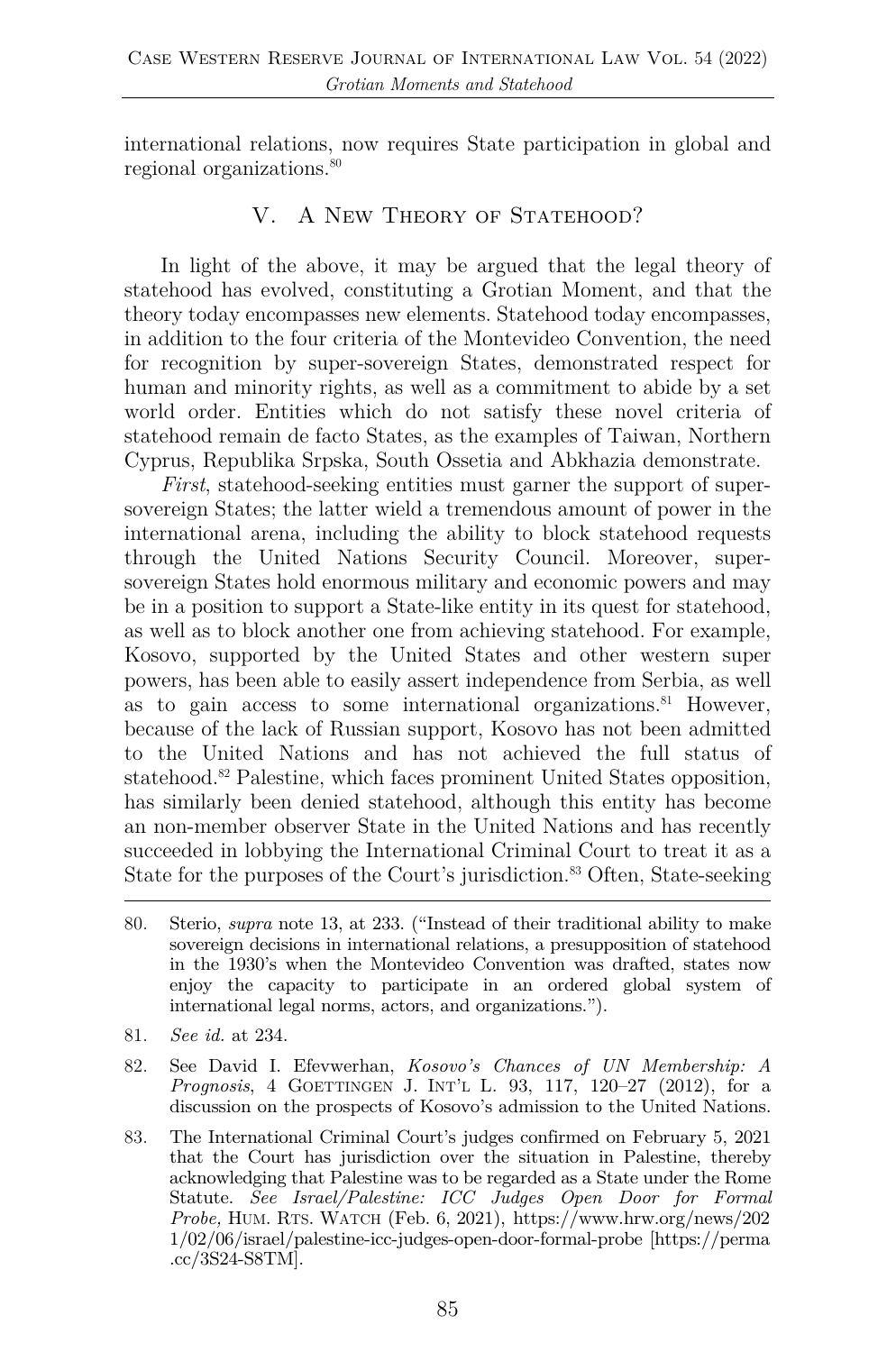entities must garner the support of regional super powers. For example, when the former Yugoslav Republic, Macedonia, applied for recognition within the European Union, Greece, its more powerful neighbor and EU Member State objected to the use of the name Macedonia and demanded that Macedonia change its name, as well as adopt a specific constitutional provision promising that it would not seek additional territory.84 This is an example of a more sovereign State (Greece) pressuring a less powerful statehood-seeking entity into accepting specific conditions on the latter's ascension into statehood.<sup>85</sup>

*Second*, a statehood-seeking entity must demonstrate that it is willing to respect human and minority rights. When the former Soviet and Yugoslav republics applied for recognition within the EU, the latter imposed, as a condition of recognition of these new States, the pledge of respect of human and minority rights.<sup>86</sup> Existing States have lost parts of their territory because of their lack of respect for human and minority rights, through intervention by super-sovereign States and the international community. Thus, Serbia has de facto lost control over Kosovo, because of the former's repeated violations of human rights in Kosovo and the NATO countries' intervention in Kosovo, as well as the United Nations' involvement.<sup>87</sup> It may be argued that Indonesia would have kept territorial control over East Timor had it not engaged in brutal human rights violations, which in turn invited the international community's involvement and led to the eventual independence of East Timor.<sup>88</sup> Thus, the lack of respect of human and

- 84. Alexander Smith, *Macedonia and Greece Vow to Solve Decades-Old Name Dispute*, NBC NEWS (Jan. 10, 2018), https://www.nbcnews.com/ news/world/macedonia-greece-vow-solve-decades-old-name-dispute-n836 396 [https://perma.cc/3A94-WH6G].
- 85. *See* Helena Smith, *Greek MPs Ratify Macedonia Name Change in Historic Vote*, THE GUARDIAN (Jan. 25, 2019), https://www.theguardian.com/wo rld/2019/jan/25/greek-mps-ratify-macedonia-name-change-historic-vote [https://perma.cc/ZW9M-TJAQ].
- 86. Council of the European Community, Declaration on the Guidelines on the Recognition of New States in Eastern Europe and in the Soviet Union, 31 I.L.M. 1485, 1486 (1992) (requiring "respect for the provisions of the Charter of the United Nations . . . especially with regard to the rule of law, democracy and human rights," and "guarantees for the rights of ethnic and national groups and minorities" in order to a new state to be recognized).
- 87. Sterio, *supra* note 20, at 225 ("It is possible to assume that had Serbia respected minority rights, Kosovar Albanians would not have been supported in their quest to secede from Serbia.").
- 88. This Article does not justify the Indonesian occupation over East Timor, which was illegal and which resulted in close to 200,000 deaths. *See* Anthony Lewis, Opinion, *Abroad at Home: The Hidden Horror*, N.Y. TIMES, Aug. 12, 1994, at 23. Instead, this Article argues that but for the international community's involvement in East Timor, caused by the Indonesian violations of human rights, the people of East Timor may not